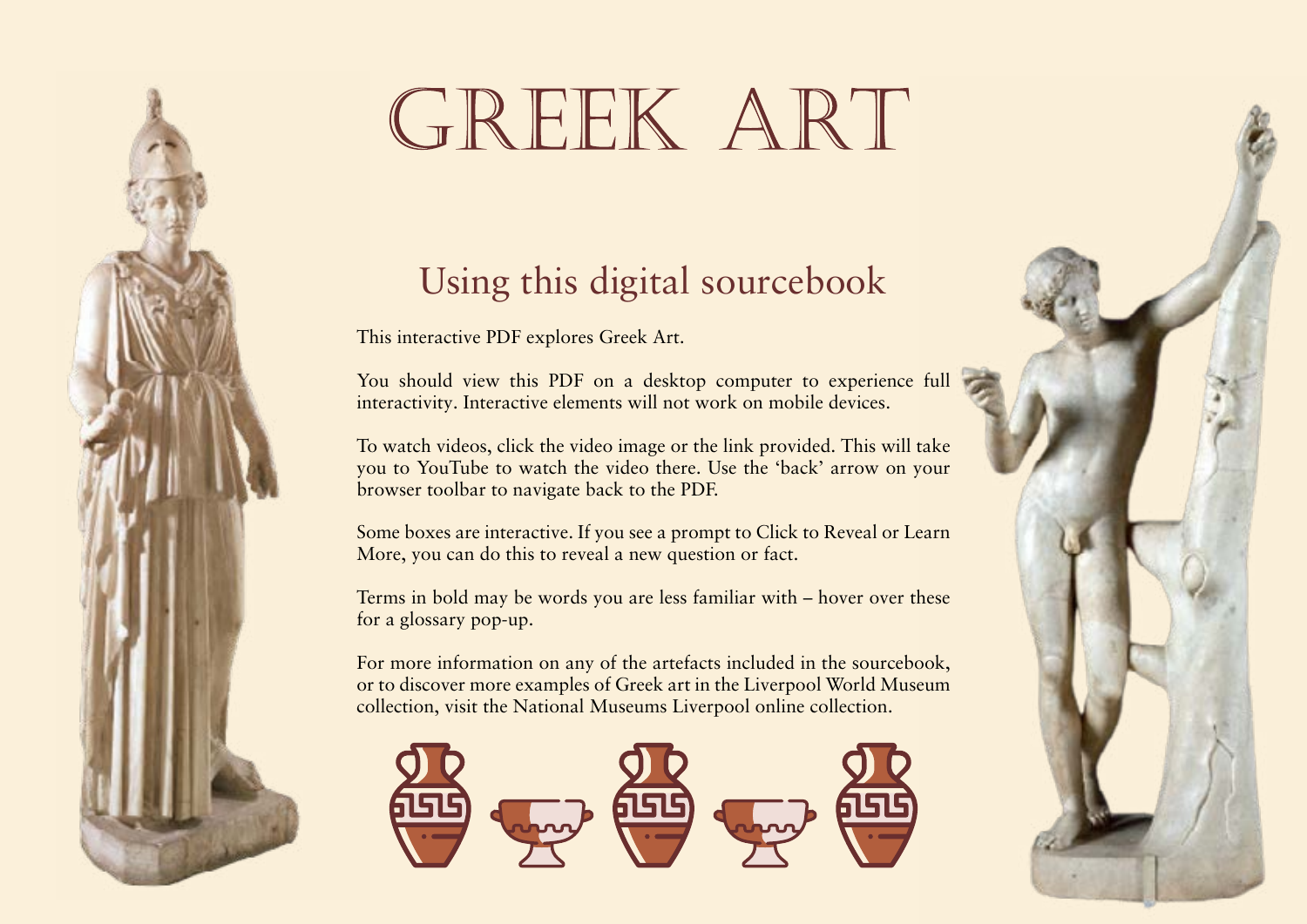# GREEK ART

# PART 1: FREE STANDING STATUES

Think about ancient Greece and one of the first images to pop into your head will probably be a marble statue.

Greek freestanding statues depicted politicians, heroes, famous actors and athletes, and above all gods and goddesses.

Statues were used as grave markers and memorials. The most important sculptures were **cult statues** 

 $-$  statues of gods which w and stand as physical repre Whatever the subject, the **statue** was the same  $-$  to important and immortalis

Statues which represented a particular god or goddess and were worshipped in the god's place



Click on this image of Apollo to learn more

Notice in this statue of Apollo how he leans against the branch of the tree – this is a cleverly stylised function of carving in marble. If not for this detail, his heavy arm would snap and drop off. Two more branches lower down on the trunk provide support for the god's body.

Early cult statues were made of wood, and later sculptors also worked in precious materials such as ivory and gold.

But most Greek statues were made out of either marble or bronze. Bronze was a much more expensive material to use than marble, but offered greater **tensile strength In broad support** could support that could support the could support that could support that could support that could support that could support that could support that could support that could support that cou themselves The maximum load or stress a material  $\frac{1}{\text{ary}}$ in marb can withstand before it breaks; bronze is stronger than marble so doesn't break as easily under its own weight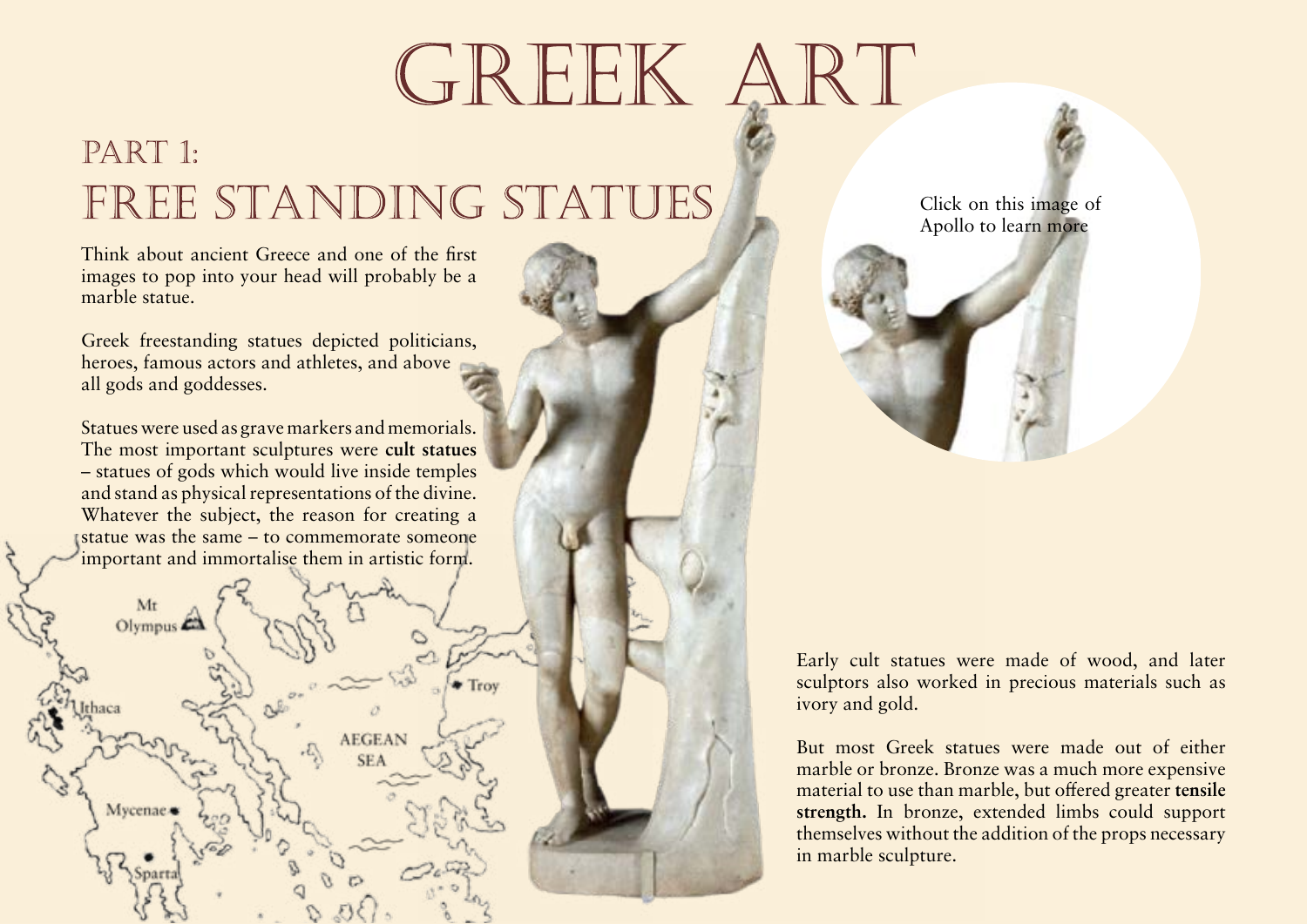

Museum number: 59.148.12

Greek original. What modifications may have<br>been made to adapt it from bronze to marble? **This statue is a Roman marble copy of a bronze Greek original. What modifications may have Does this limit its usefulness as a source?**

# APOLLO THE LIZARD KILLER, 1 CE - 100 CE

The statue is a Roman copy of a bronze statue by Praxiteles, the original dating to c. 350 BCE.

Apollo is the god of music and the oracle associated with the famous ancient site of Delphi. In the Homeric Hymn to Apollo, the god slayed a snake-dragon called Python which terrorised the land and people of Delphi. He was therefore often named as **Pythian Apollo**. The

theme of Apollo the lizard killer is probably an allusion to although this lizard is a lot less intimidating!

One of Apollo's titles, it refers to his defeat of the monstrous Python at Delphi

We know who made the original statue because we have writer Pliny:

*Praxiteles made some very beautiful works in bronze… He made a young Apollo with an arrow in his hand lying in wait for a crawling lizard, which they call 'Apollo the Lizard Killer'.* 

Pliny the Elder, Natural History 34.69-70





## THINKING POINTS:

*Compare Apollo the Lizard Killer with another sculpture by Praxiteles such as the Aphrodite of Knidos or Hermes and Dionysus. How successfully do you think the artist captures his subjects?*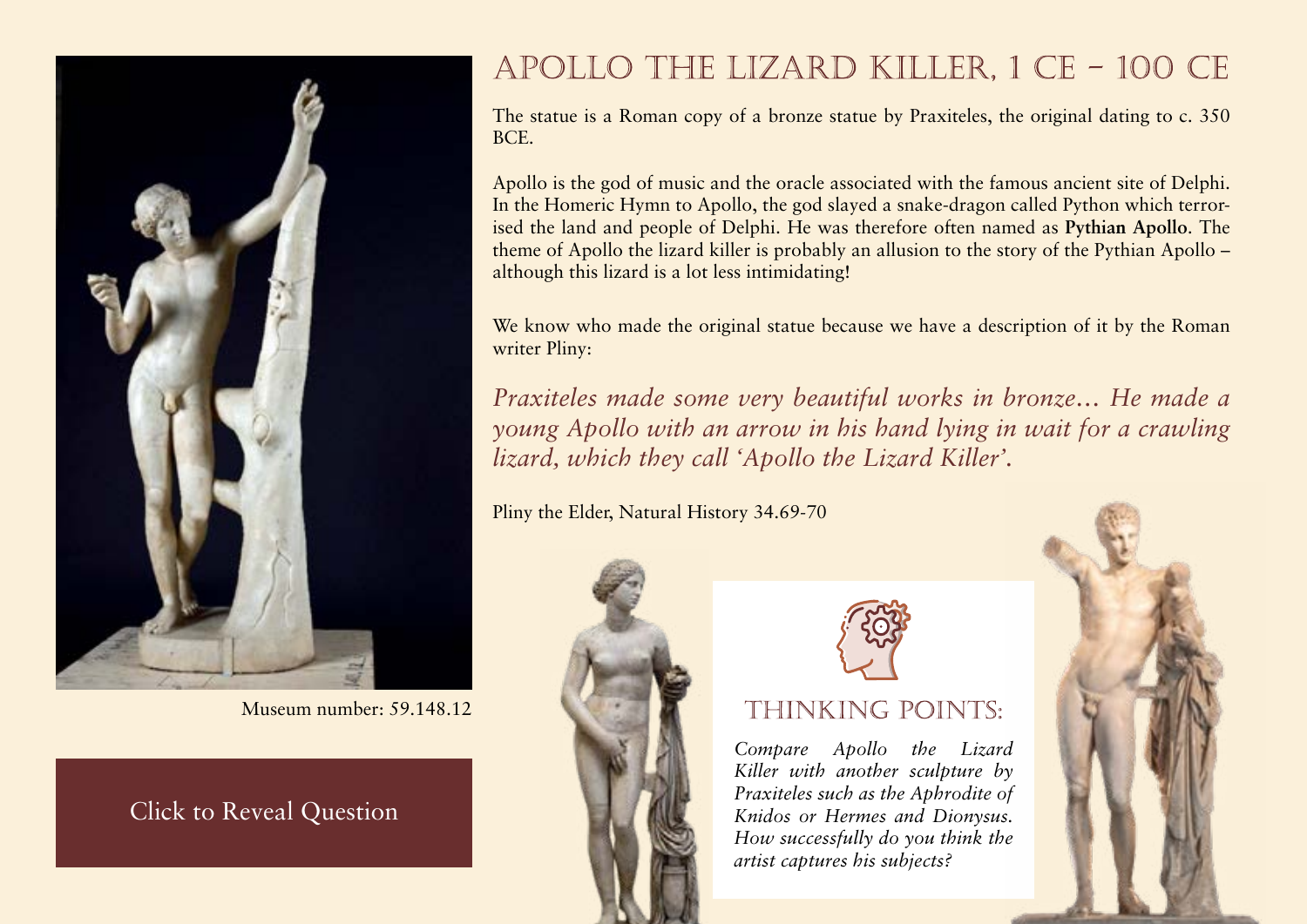

century to early 5th century BCE in

The way Athena st Greece drapery of her dre famous but now lost gold and ivory statue of Athena Par Athena the Maiden, cre famous Greek sculptor the fifth century BCE, for Athena's temple in Athens. depicted young women

The goddess is young and has an oval face, large eyes and a serious but serene expression. She wears a helmet and a long, belted dress. With her left hand, Athena probably once held a spear or a shield while her raised right arm probably held the statue of the winged goddess Nike (Victory). The owl she currently holds is an eighteenthcentury restoration to allude to the wisdom of the goddess.

This statue is called the 'Ince Athena' after Ince Blundell Hall where it once stood. Henry Blundell was the collector of most of the Roman sculptures in the Liverpool World Museum collection.

Archaic Period of Greece (early 6th y 5th century BCE) commonly depict young men (**kouroi**, singular kota and young men  $\kappa$  (**korai**, singular direct statues which gid Greek statues which  $\frac{1}{\pi}$  right, or are wall depicted young men  $\frac{1}{\pi}$  depicted with  $\frac{1}{\pi}$ d between both teet. Their hair is often carved in simplistic ringlets. As such, they appear artificial and awkward. Greek statues which depicted young men

|                                   | In the Classical Period (early 5th century – late 4th            |
|-----------------------------------|------------------------------------------------------------------|
| An artistic period from early 5th | the contrapposto                                                 |
|                                   | century to late $4th \cdot A$ position in which a statue has its |
| Greece                            | legs apart with more weight placed                               |
| piaceu on the fron                | on the front leg                                                 |
|                                   | the figure's shouders and mps, and avoids symmetry.              |

You can see the effect of the contrapposto position in statue of Athena on this page. Note the position of her back foot, and the effect this has on her stance.

Stand in front of a mirror and move between a rigid standing position, a walking stance with your weight carried evenly between both feet, and the contrapposto position.

How does the rest of your body shift as you move between the positions?

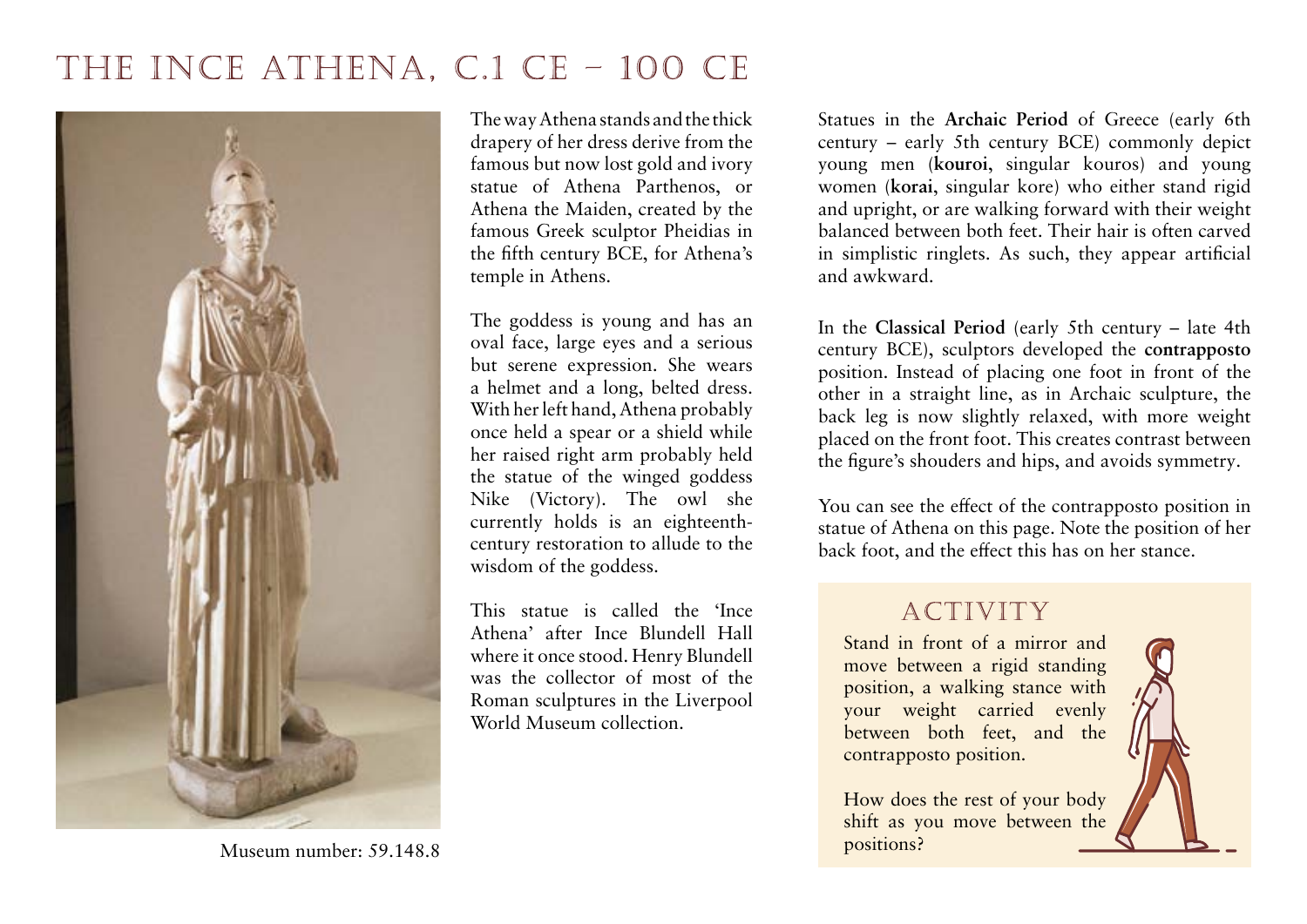# COLOUR IN GREEK STATUES

We think of marble statues as white, because the rich yellows, reds, blues and golds which originally decorated Greek sculpture have not survived.

In reality, a statue's clothes, hair and accessories would all have been painted. Eyes could be painted, or inlaid with precious metals and stones. The statues' skin would be darkened with paint, honey or oil. To an ancient Greek, a perfectly white marble statue would have seemed incomplete.

The graphic artist and researcher Hardeep Dhindsa has created an artistic reconstruction of the Ince Athena, giving a sense of what it may have looked like originally.



To learn more about colour in Greek statues, watch the video using this link: <https://www.youtube.com/watch?v=i2gCJ6mYdAE>



### $\mathbb{C}^{1}$  1  $\mathbb{R}$  1  $\mathbb{C}$   $\mathbb{R}$   $\mathbb{R}$  1  $\mathbb{C}$   $\mathbb{R}$   $\mathbb{R}$   $\mathbb{R}$   $\mathbb{R}$   $\mathbb{R}$   $\mathbb{R}$   $\mathbb{R}$   $\mathbb{R}$   $\mathbb{R}$   $\mathbb{R}$   $\mathbb{R}$   $\mathbb{R}$   $\mathbb{R}$   $\mathbb{R}$   $\mathbb{R}$   $\mathbb{R}$   $\mathbb{R}$   $\mathbb{$ **dark to Reveal Question**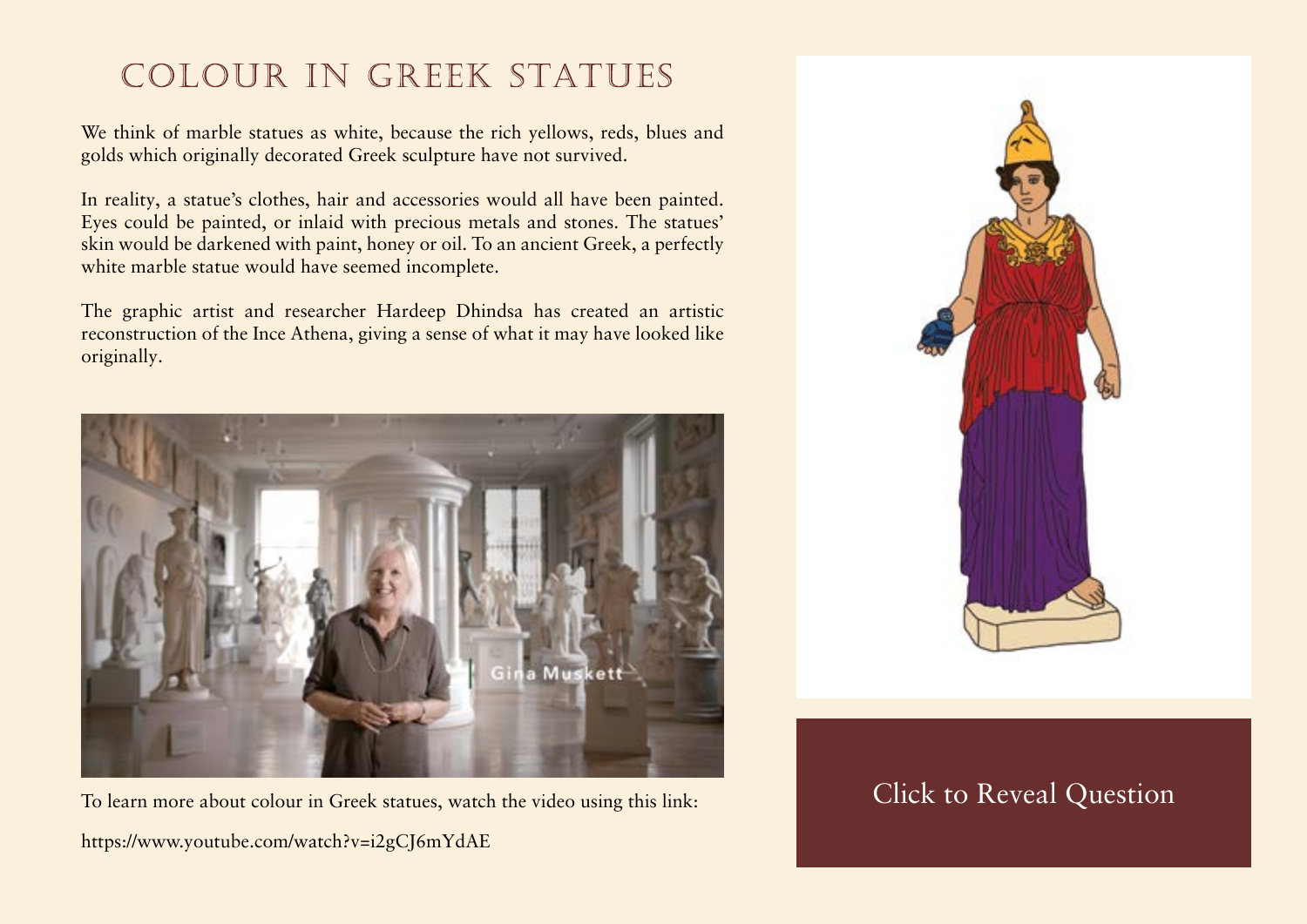# $PART$  2: **GREEK VASES**

Greek vase-painting, like sculpting, underwent a radical shift over time.

Until the 8th century BCE, vases were typically decorated with geometric patterns and simple, stickman-like figures – this period is fittingly known as the **Geometric Period.** During the 8th century, the Orientalising Period satisfic period in Greece

Eastern motifs, including fl growing trade relationship

An artistic period during the 8th century BCE in Greece during which Eastern motifs were introduced to Greek vases

jich vases were decorated le geometric patterns



This **amphora** has lost one of its handles

A vase with two handles used to **figure on** 

The scene on one side is of two warriors seated and playing a dice or board game, and is well known from an amphora in the Vatican Museum, signed by the ancient vase painter Exekias. The theme became extremely popular with vase painters but was not verbally attested in any of Homer's poems.

On the other side, the scene is of the god Dionysus holding a large drinking cup (kylix) surrounded by two female companions.

The Archaic Period is marked by more complex figures and a move away from repeated patterns towards the depiction of stories.

The vase on the left demonstrates this well; the artist,

e name was Exekias, has tried to capture a tive within a single static image.

ee two of the greatest Greek warriors, Ajax and Achilles, playing a board game. Athena stands between them. It is far more sophisticated than earlier designs. The neck and the base of the vessel are still decorated with a repeating design, so that the whole surface of the vase is used. In Greek art, leaving any blank space was avoided. The vase is an amphora (one of its handles is missing), a vessel used for storing wine and oil.



Why do you think it was important for a vasepainter who wanted to tell a narrative to select a scene with care?

Think of your favourite story. What one image would you choose to depict the whole narrative?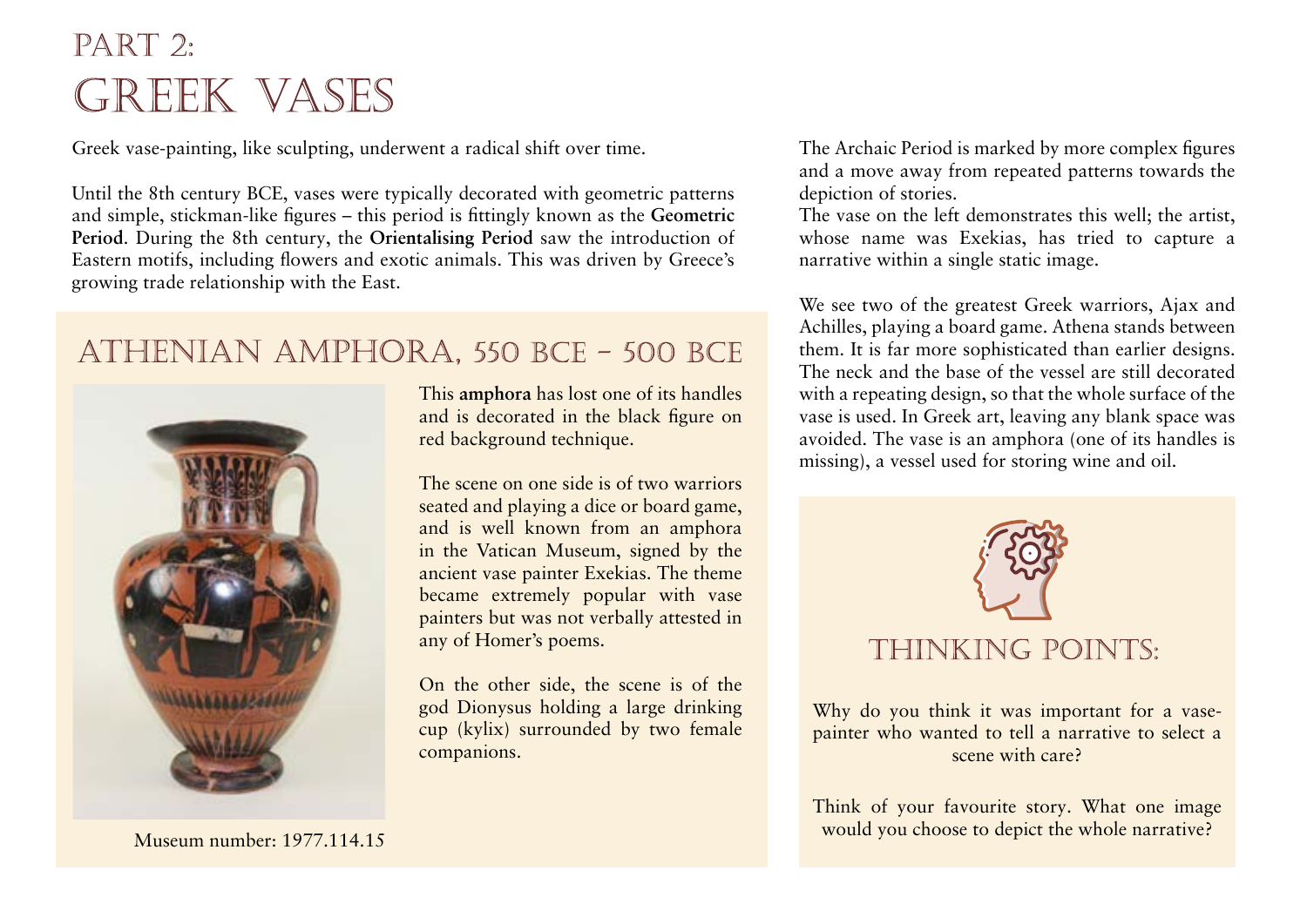The Athena vase (previous page) is in the **black-figure technique**. The black is not actually painted onto the clay, called a slip, was added to areas The earlier of two techniques employed in Greek vase painting in

black were then incised into the slip of the slip of the slip of the red clay beneath the slip of the red clay beneath the red clay beneath the red clay beneath the red clay beneath the red clay beneath the red clay beneat A layer of liquid clay applied to a which black figures were placed. vase before firing red background red background

iron exposed to the air turns red and rusty.

In the second stage, smoke was introduced instead of oxygen and the vase turned black in the carbon-rich environment. The third, final stage reintroduced oxygen, but this time areas covered by the slip remained black while the rest of the pot became red once more.

A pure clay with very little iron in it could also be added to the vessel, which, when fired, would not oxidise at all and would come out as white detail. White indicated both death and femininity in ancient Greece, so it was used extensively for both funerary vessels, and the skin of women (such as Athena in the vase on the previous page).

Around 530 BCE, marking the start of the **Transitional Period**, a figure hown as the Andokides Paint The period, starting around 530

painting – **red-figure technique**.

 $RCF$  in which red-figure technique

The later of two techniques veloped and grew more employed in Greek vase painting in nt which red figures were placed on a

 $\alpha$  which red figures were placed on a  $\alpha$  al would be. When fired, the black background

 $b_i$  black background hile the figures remained red.

The slip was applied with a brush, making the details more exact than with incision. Red-figure technique also allowed for more contrast and depth in illustrations.

The Classical Period of va $\overline{p}$ from Greek theatre performances.

advanced techniques, including the indipermising to a picture  $\frac{1}{s}$  such as blood. **Foreshortening** was used to render depth in a two-dimensional picture by manipulating  $\frac{\text{amensions image} }{\text{mage}}$  relative proportions. scenes continued to be  $e^{i \cdot \text{OPT}}$  or depth The manipulation of a picture's proportions to give a twodimensional image the appearance of depth

RED CLAY VESSEL PURE CLAY DETAILING **ADDED SLIP** Click to reveal Click to reveal IClick to reveale oxygenated  $\frac{1}{2}$ answer environment answer and answer hite First stage of firing: Oxygen introduced n<br>Turks blacksports n<br>Turks blackson Click to reveal Click to reveal Click to reveal answer<br>answer<br>lick to revea answer answer answer Second stage of firing: Smoke introduced, little oxygen Click to reveal Turns back to red Click to reveal Click to reveal in oxygenated  $\frac{1}{2}$  black  $\frac{1}{2}$  black  $\frac{1}{2}$  black  $\frac{1}{2}$  black  $\frac{1}{2}$  black  $\frac{1}{2}$  black  $\frac{1}{2}$  black  $\frac{1}{2}$  black  $\frac{1}{2}$  black  $\frac{1}{2}$  black  $\frac{1}{2}$  black  $\frac{1}{2}$  black  $\frac{1}{2}$  black  $\frac{1}{2}$  bla answer answer Third stage of firing: Oxygen reintroduced

which black figures were placed on

a red background

ACTIVITY: CHECK YOUR UNDERSTANDING

What do you think happens at each stage of firing?

Look at the table on the left. Check your understanding by trying to predict what happens at each stage of firing for red clay, added slip, and pure clay detailing.

Click to reveal the answers.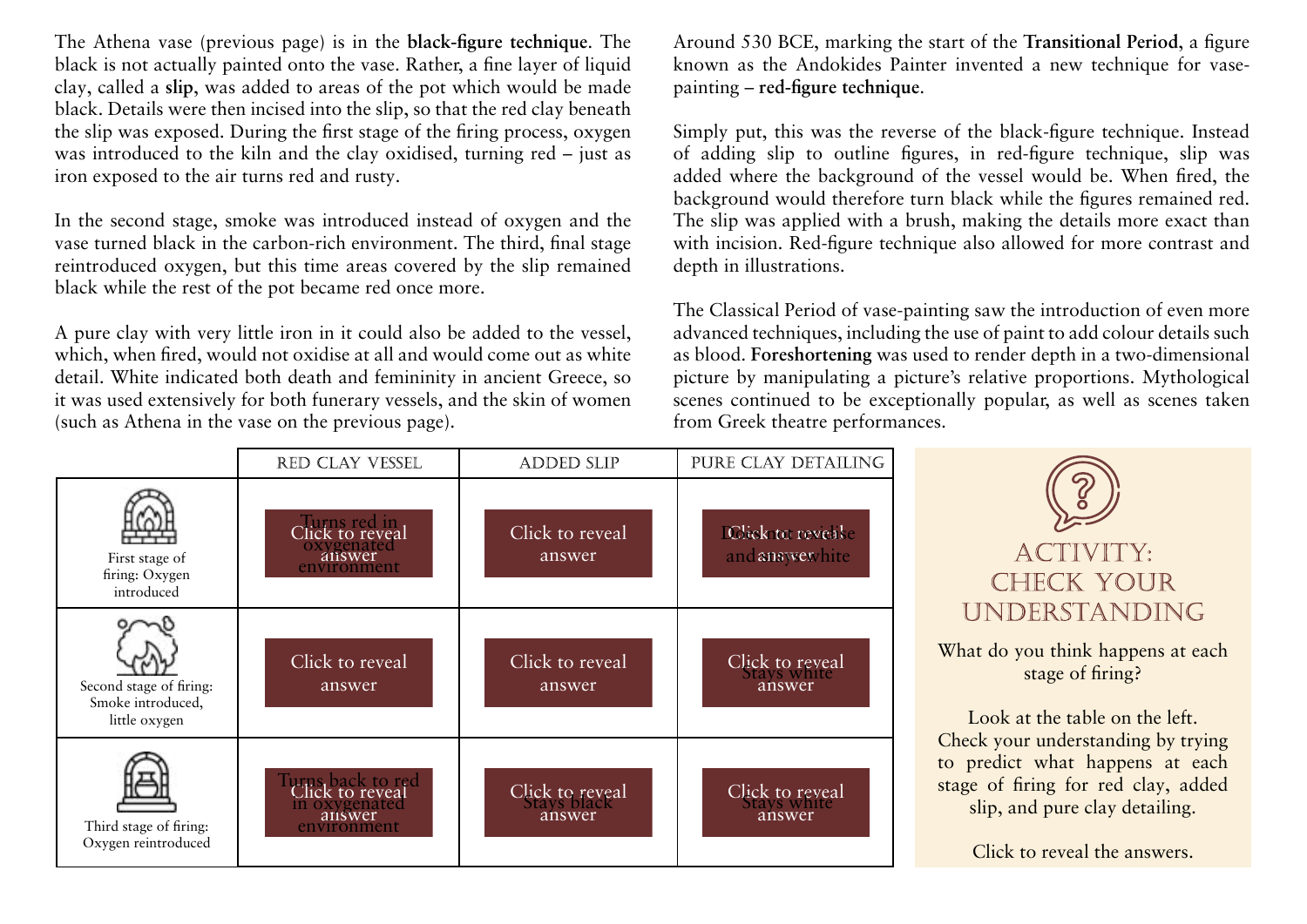The vase below, in the red-figure technique, shows the myth of Oedipus. The man in the centre of the vessel is probably Oedipus, and he has been pounced on by the **sphinx**, a half-lion, half-woman hybrid. The sphinx would challenge passers-by to answer her riddle and devour anyone A half-lion, half-woman monster

 $\frac{u_{\text{mfo}}}{u_{\text{mfo}}}$  A half-lion, half-woman monster  $\frac{1}{\text{swer. }O}$  Oedipus successfully answered the sphink who would challenge passers-by with riddles

The vessel is a **krater** – a large mixing bowl used at Greek drinking

A large vase used to mix syrupy it could be enjoyed. wine with water at dinner parties

bek wine was syrupy and very.



Museum number: LL 5041



### Watch this video on *Decoration on Greek vases* by Dr Chrissy Partheni <https://youtu.be/voUCRiv6hOA>

# ATHENIAN KRATER, c 350 BCE

This krater is attributed to the style of the Meidias workshop. Meidias is the name given to an Athenian red figure painter of about 420-400 BCE. His work has a highly ornate style. He was accomplished in foreshortening and in arranging figures in different planes.

The scene on one side of the krater depicts the Theban sphinx. The reverse shows three male youths with cloaks thrown over their shoulders and wrapped around their bodies. One of the youths is holding a strigil, a tool used to clean the sweat and dirt of the body of male athletes. The youth on the left is holding an aryballus, a pot used for storing olive oil or perfume, used as a body cosmetic. The scene probably reflects customs associated with athletics.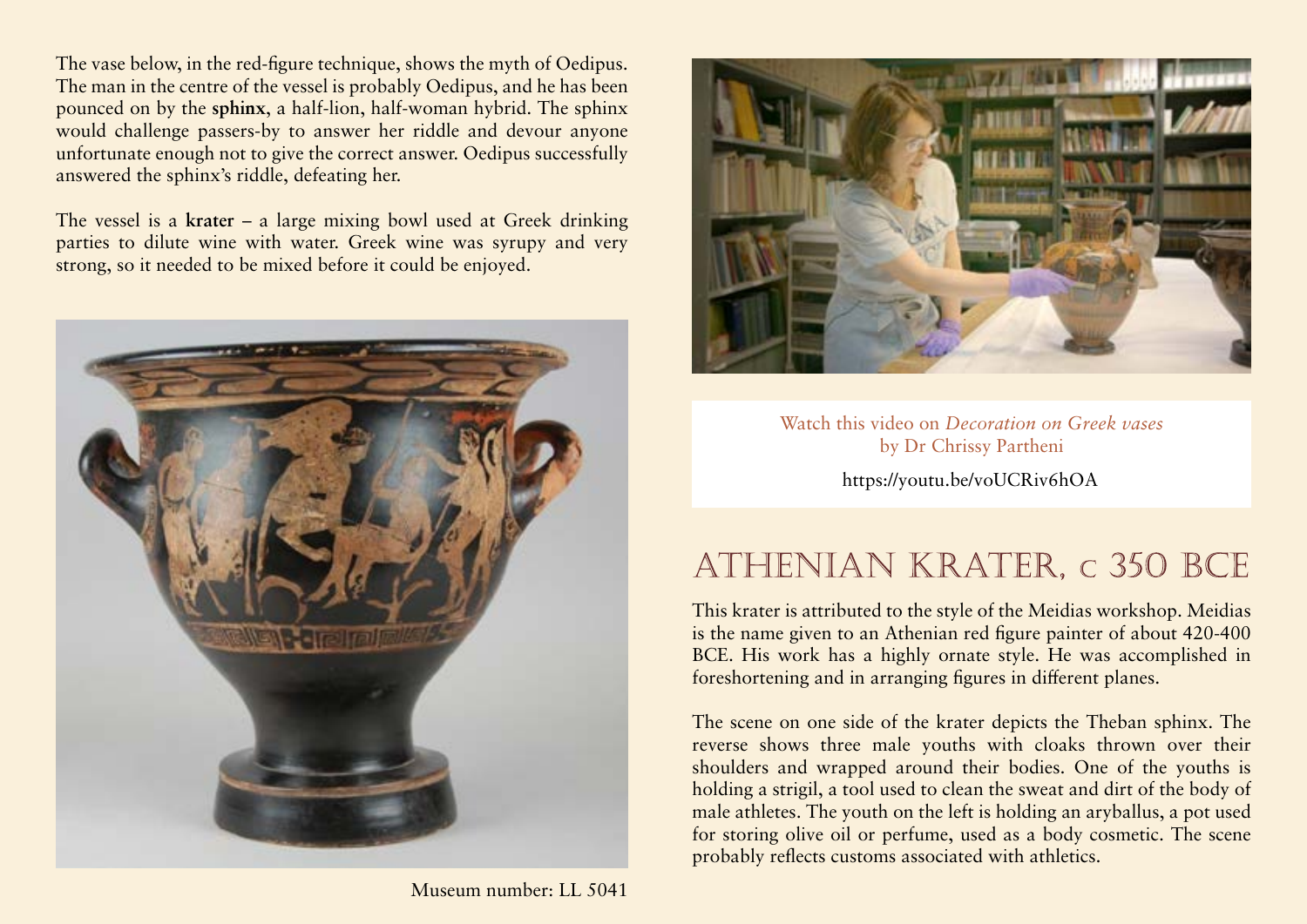As well as thinking about the design of a pot and the techniques used to make it, it is important to consider its shape and function. Vases, even the most elaborately designed ones, were never intended exclusively as pieces of art, but also had a practical use.

Different vase shapes indicate different functions.



# PREDICT THE FUNCTION

What function do you think each of the vases could be used for, based on their shapes?

Look at the table on the right. Check your understanding by trying to predict what each might have been used for, just by looking at the images.

Click the "Click to reveal answer" box and read the desciption - see if you were right!



| <b>KRATER</b>             | <b>AMPHORA</b>            | <b>HYDRIA</b>             |
|---------------------------|---------------------------|---------------------------|
| Click to reveal<br>answer | Click to reveal<br>answer | Click to reveal<br>answer |
|                           |                           |                           |
| <b>STAMNOS</b>            | OINOCHOE                  | <b>KYLIX</b>              |
| Click to reveal<br>answer | Click to reveal<br>answer | Click to reveal<br>answer |
|                           |                           |                           |
| <b>KANTHAROS</b>          | <b>LEKYTHOS</b>           | <b>PYXIS</b>              |
| Click to reveal<br>answer | Click to reveal<br>answer | Click to reveal<br>answer |

Pot images courtesy of the Classical Art Research Centre, University of Oxford